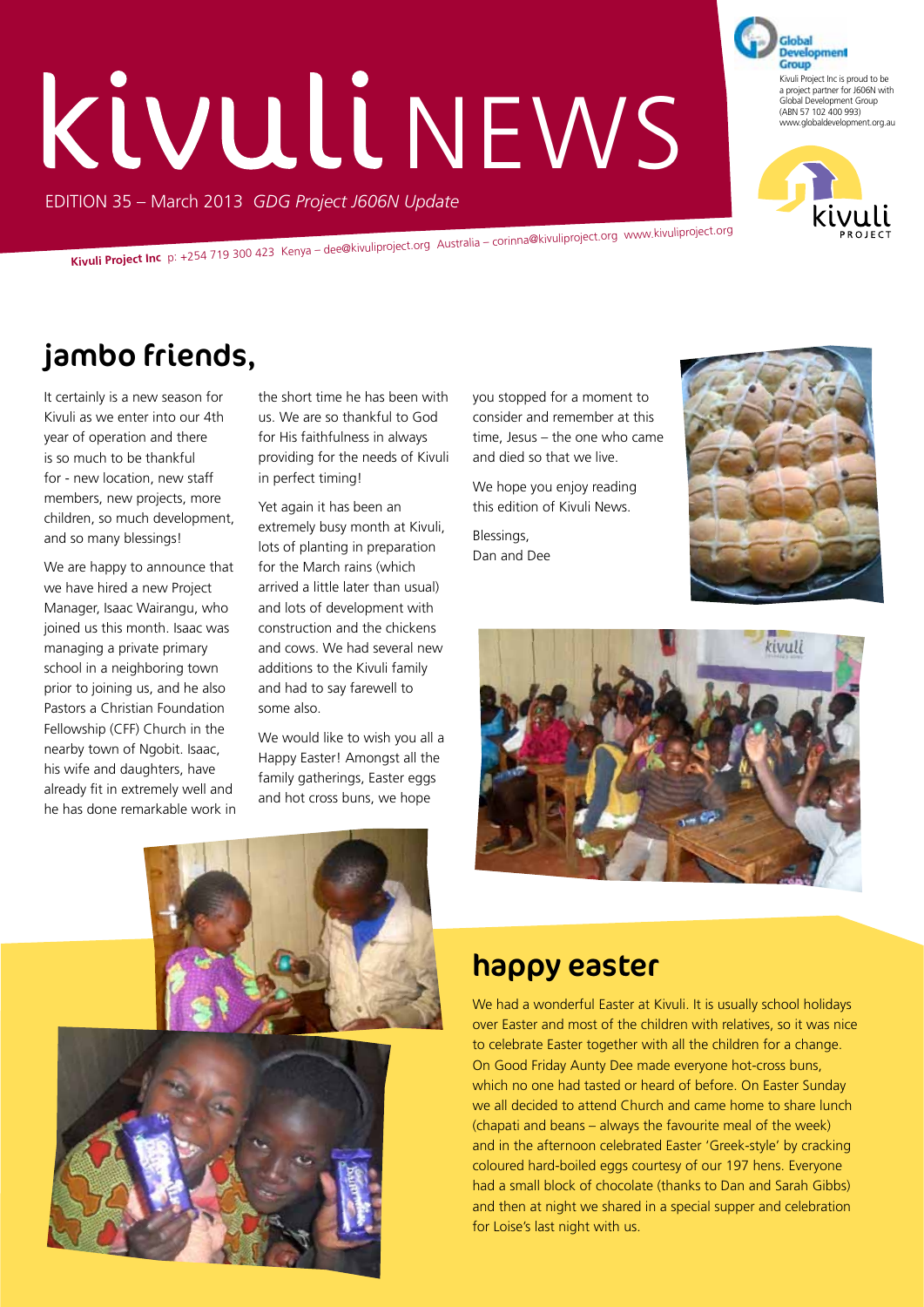#### introducing our new project manager – Isaac Wairangu

I hail from Nyeri county – Mathira division. Born on 10th September 1976.

I struggled in my education due to family separation and I spent many years schooling. I dropped out of school many times – one of the occasions I remember spending 4 years as a grazing boy in our village. Through God's divine ways our family reunited and I was back to school. Any time of separation I used to stay with my father since I am named at my father's side. I ended up attending 5 different primary schools and 2 secondary schools due to family separation and fees. During this time I used to prepare my meals and at times to look for my food since my father was very old and with no job. He again could not allow me to play alone or with other children. This started when I was in standard 3 and I think this made me to be what I am – I feel I should work for children

and allow them to grow in a healthy environment.

After my high school I got a job tutoring two children in a family in Nyandarua-South, Kinangop for two months, then I was employed as a saw-mill clerk. At this time I got married to Esther, then I tried a business in Laikipia which failed after one year. I later got a good job as a pig attendant at Kamuka farm where I was promoted as a farm manager, and following that was employed as nursery teacher at Gilesther preparatory school. This time I got inspired and joined an in-service teaching course as an Early Childhood Development (ECD) teacher, later I was promoted to deputy head teacher and then as the head teacher of the school. I then joined another school – Bekamo School in Laikipia as the head teacher where I worked for 7 years and during this time I did a diploma in ECD.



I managed to cater for my college fees through saving and my earnings and my wife looked for daily wages to cater for us in the house matters – she is a great mother just like Dee and am planning on giving her a special gift, maybe you can help me think of one?

I was then employed as a head teacher in a school at Kieni District called Shalom schools where I worked for one and half years before I was called by my former employer – Gilesther preparatory to re-program the school. This is where I was before meeting Dee – the Kivuli Project manager, and I joined it as the project manager.

I am proud to be the manager and I feel I am in the right home where God wants me to serve him and see vulnerable children grow in abundance of love and good care for them to make a good human being.

I look forward to being able to share with you over the coming months and years as I deliver the Kivuli News to you.

**"If you want to touch the heart of God touch the heart of other people" – Mother Teresa.**

Isaac Wairangu

#### building progress

The 'fundis' (meaning 'fixers', in this case, fixers of buildings, aka builders or carpenters) have been so busy renovating the existing staff buildings so they can become our permanent buildings. They have completed two rooms now and can finally see the finished product of all their hard work. They have really enjoyed learning how to plaster and tile for the first time (from Dan) and also how to paint (from Dee) and are so proud of the work they've done. They're talking to all their friends and family about the new skills they have learnt, and already have a line of future customers forming so they can build houses for them in the same way.

Once the rooms have been renovated, they will get to work on another staff house for Dan and Dee when they return in 3 months (as Isaac and his family will move into the house they were in) and also start on two permanent child cottages, which will accommodate eight children each plus a housemother. One thing is for sure; these fundi's will have work for at least the rest of this year!

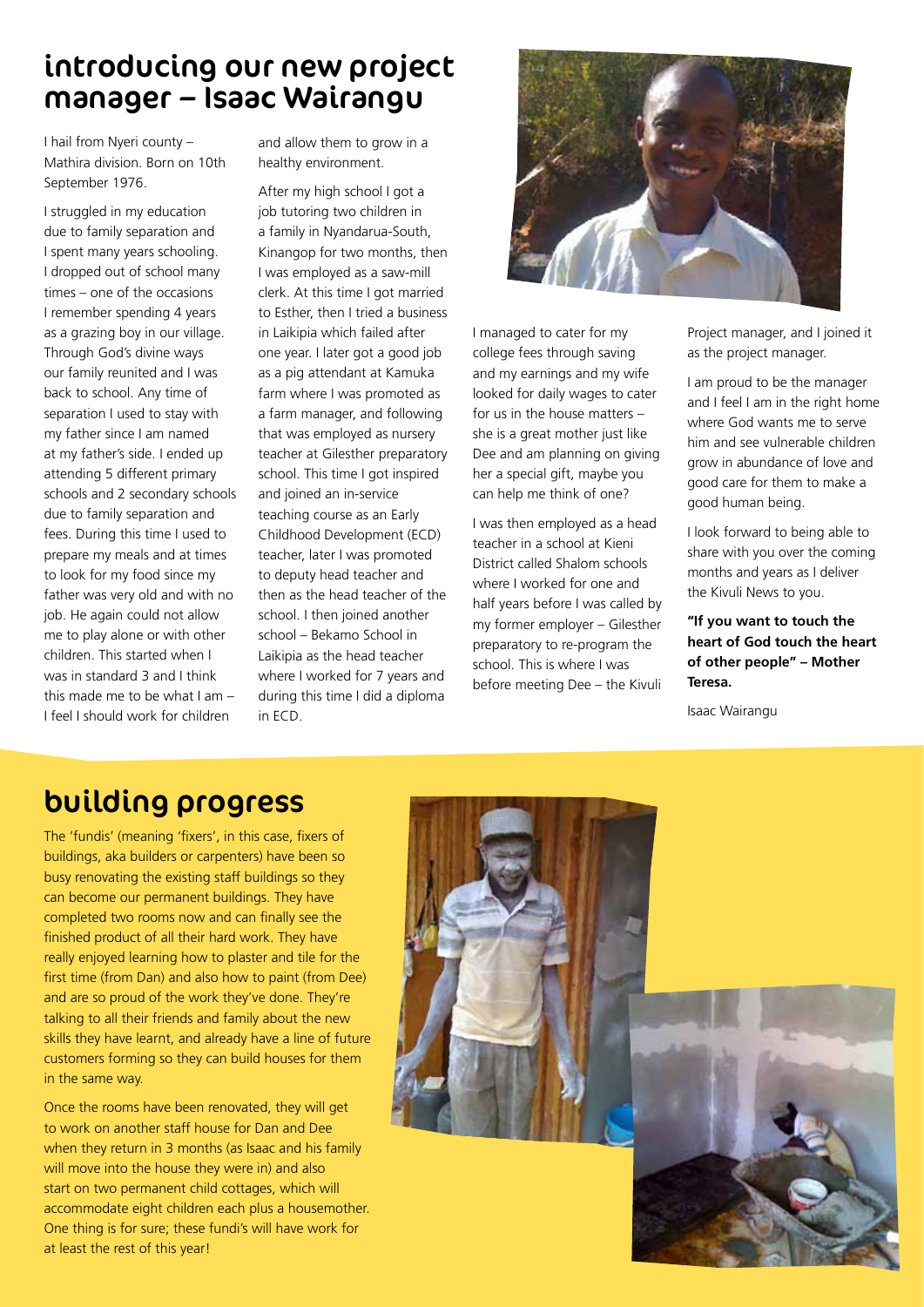#### shamba update

This month we have been extremely busy preparing the soil and planting in preparation for the March rains. The rains arrived, albeit a bit late. The shamba has now been officially divided into two 'sides', the kitchen garden and fodder crops. Anne is responsible for the 'kitchen' side and Isaac is responsible for the 'fodder' side. Needless to say, we have some healthy competition happening for the best shamba!

We have planted much of the food crops for our children such as maize, beans and some potatoes. Several types of vegetables are already available from our shamba - spinach, onions, potatoes etc.

We have our two dairy cows and their calves and we have planted much of the fodder crops like nappier grass, turnips, lucerne, maize, rhodes grass, sunflower and beetroots. These





will provide the roughage needed and other nutrients once it is fully grown and eventually we shall not need to buy supplements from the shop.

Our biogas system is in its final stages of completion. We have stored much of cow manure, which will be used in the digester and are just waiting for the concrete digester to cure. Soon we are expecting to see a gas cooker fitted in our kitchen. The biogas system will reduce our use of firewood and save some time lighting fires in the morning, be good for the environment and make dairy farming more efficient. Excess waste from the biogas will be used as manure which substitutes fertilizer and improves soil texture and fertility.

This month we doubled the size of our dam! The dam is full of water ready to be supplied with tilapia fish – woo! We have a plan of rearing this type of fish which does well in stagnant

water. Tilapia reproduce in large numbers and can be harvested after one year. The water in the dam will also be used to irrigate the shamba during the dry season. With the moneymaker manual machine we are able to pump water wherever it is needed.

Our shamba is currently at risk of flooding during the rainy seasons. Following this history, we have dug a big trench for controlling any water that could otherwise flood. The trench also allowed the down-stream community to get more water running down after clearing a lot of the blockage. The same trench will also collect underground water from higher on the property.

Our chicken-rearing project has turned out to be extremely successful (thanks again to our previous manager, Anyembe,

for getting this project off the ground). We are collecting over 160 eggs per day. We also got a good market for our eggs at a supermarket in the nearby town of Nyahururu, and also local people and the staff buy eggs from us. We have also improved our children's diet by adding egg to the menu. Eggs are giving us good cash after selling which is supplementing our budget.

Our dairy cows are our number two income-generating project. We are able to provide enough milk for our domestic use; the staff get milk from our cows and pay for it at the end month and the surplus is sold to the local dairy cooperative. Our 2 cows are able to produce 16 litres per day. Once we continue improving the cow's diet (when our crops grow) the milk production will go up.

#### purity goes home

Many of you will have heard about Purity, a young girl who was found wandering by the roadside in October by a "well-wisher". She was taken to the local police station before joining Kivuli. We struggled for months to find her family, she was very confused and wasn't sure of where she came from. After sharing the story with our builders, they started to ask around in a neighbouring town, using the names Purity had given us. It was successful; we located her Father and his family. They thought she had been with her mother and had no idea she had been with us for so long. It was a wonderful reunion and a great answer to prayer! Thanks to everyone who was praying for our dear girl. She is very happy to be home.

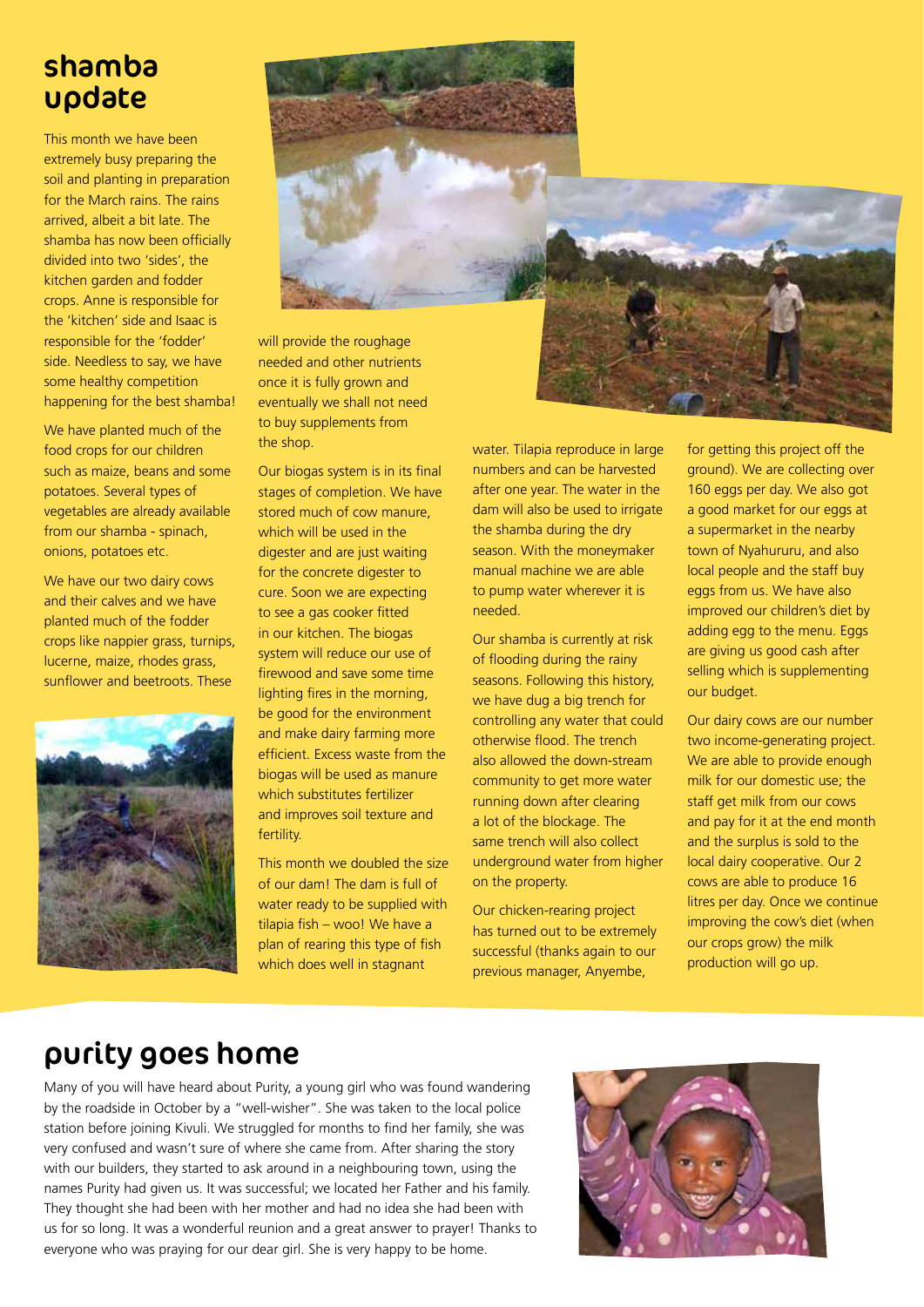#### the boys gain numbers

Four new boys joined Kivuli this month, two into our home-based care program, and two living onsite at the project. Brothers Godfrey and Ngunyi are settling into Kivuli extremely well and keep telling us how 'smart' they look in their new clothes. They are so happy to be in school!

David and Bernard, our home-based care brothers, are living with their elderly Grandmother who struggles financially. The boys had actually been at home for some time due to unpaid school fees. We have provided the boys with a new bed and bedding along with a solar lighting system so they can study at night. We are also going to work with their Grandmother to set up a small income-generating project so she will be able to generate some income for her family.

Thank you to the Moon, Jenkins, U'ren and Salt families for sponsoring these boys.





## looking for sponsors

We currently have three children without sponsors (two boys and a girl, all in high school) and with three more young girls (primary school) due to join us in a few weeks, that will leave us with even more unsponsored children. If you know anyone who might be interested in sponsoring one of our children, please email corinna@kivuliproject.org. Sponsorship is \$40 per month and is tax deductible in Australia and the U.S.A.



#### welcome Joseph interviews over the next week.

Another staff member joined us this month, Joseph Nderitu. Joseph joins Baba Nancy working on the shamba and looking after the cows and chickens. He is also a driver and a mechanic, which is a huge blessing, as we have another driver onsite, and it means we don't have to hire casual drivers whilst Dan and Dee are away. His mechanic skills have already come in handy this month, when he assisted when our 4WD had problems with the starter motor.

## farewell Loise

After working with us for more than 2 years, we say farewell to Loise, our Social Worker. Loise has decided to take a break from social work for some time and start a new business. We're happy that she won't be far away, in fact she'll be opening a small shop in our town, so we'll still get to see her and her baby boy Levi.

We would like to thank Loise for all of her hard work and dedication to the children of Kivuli for the time she has been here, and wish her all the best in her new business venture. May God bless you!

We have advertised for a new social worker and will be conducting



Welcome to the team Joseph!